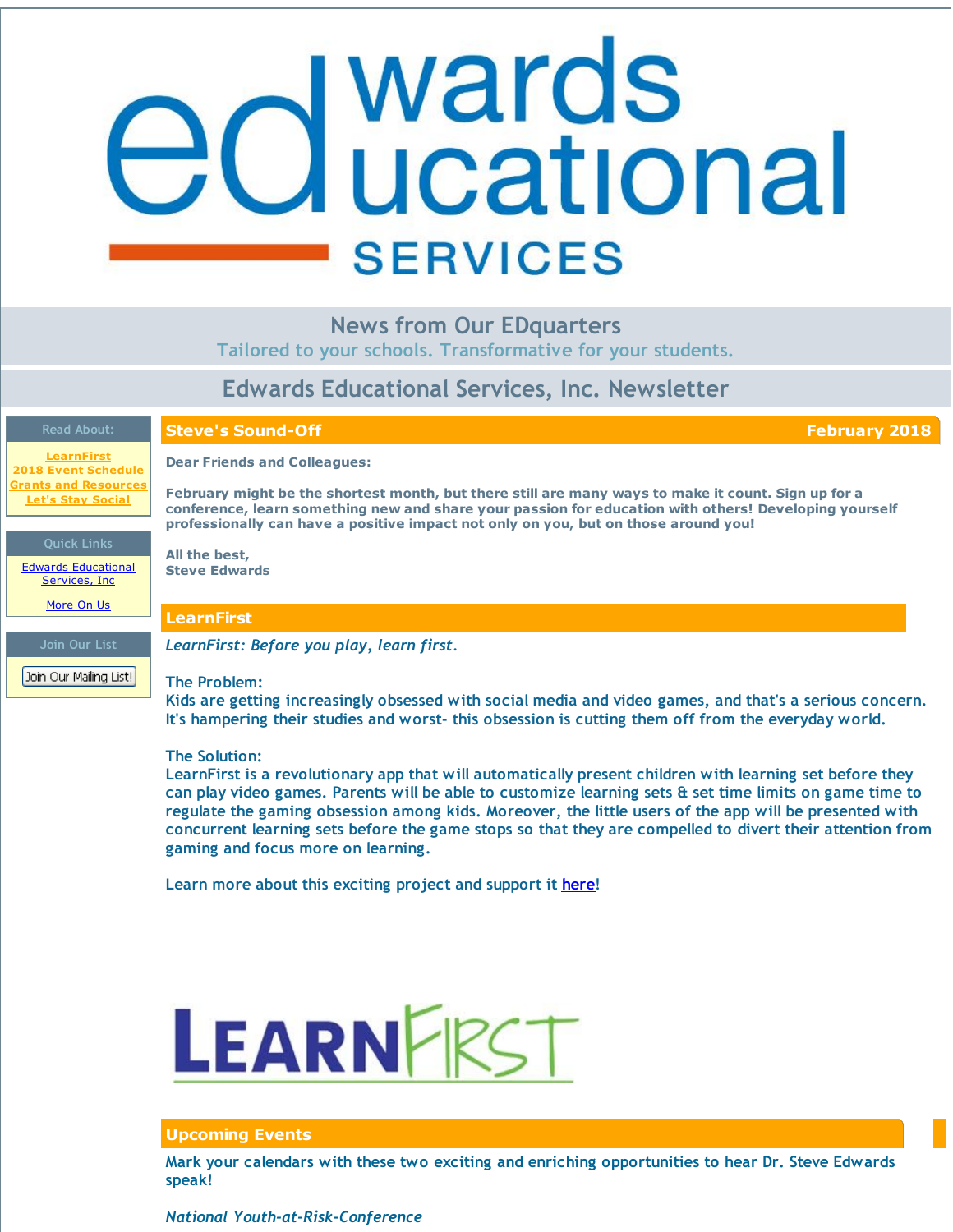**[Register](http://r20.rs6.net/tn.jsp?f=0016y3xeBcRLuyIgEPQUPnRwyh9ve-p4v22KLUaZcpo00IeZ3Nl6kMIp5h7i08THPjxf7D7qs5L0M1e3f6LnycUV0cecIY1HBqsRJOkTuwEBuES1LocPNccZl3GLftRhFHkshb2IN160slwj2mkSxCc7pX75AY-IdFvIvLbCJGIbBpL7BBEgZMpJhCNh4_5CaRt-64JSdk_gOLra7HdlNNoIJZ6bGvnPAUaNneOLesSFrI=&c=&ch=) now for the 29th Annual National Youth-at-Risk Conference this March 4-7 in Savannah, Georgia. The theme is "Helping Adults Serve Youth" and Dr. Edwards will be presenting on positive school climate.**

**The conference trains adults who serve youth to create safe, healthy, caring, and intellectually empowering educational environments that foster the well-being of all children and adolescents.**



#### *June 2018 Institute: Leadership for the New Millennium*

**Edwards Educational Services proudly presents our Summer Institute: Leadership for the New Millennium this June in Roanoke, West Virginia. Designed specifically for K-12 educators, our nationally and internationally renowned experts in the field will assist participants in:**

- **Visionary leadership: how to develop and communicate a school and/or district vision;**
- **Leading to change: making strategic planning work;**
- **Effective teams: using data to increase accountability and improve teaching and learning; and**
- **Confrere: Climate, culture, efficacy**

**Date/Time: Location: June 18, 19 & 20, 2018 [Stonewall](http://r20.rs6.net/tn.jsp?f=0016y3xeBcRLuyIgEPQUPnRwyh9ve-p4v22KLUaZcpo00IeZ3Nl6kMIp24HHqrEM2V1vXNC0qzI8ce_n3oCG4SMh4MqbrA0920FI4CHt-CP3awEEZZRCUXu3n-wSVi_Hr7EeKwd_j84w-qpQt9kjlD0Vafg361ayIPwpi8HvYvbLT0EBhtC4niKxg==&c=&ch=) Resort 10:00 am-4:00 pm M; 9:00 am-4:00pm-T; 940 Resort Drive 9:00 am-3:00 pm W Roanoke, WV 26447**

**For more info and to register, email Ellie [Cruz](mailto:ellie@edwardsedservices.com).**

#### *National School Safety Conference and Exposition*

**The 2018 National School Safety Conference and Exposition is the largest and most comprehensive conference focused on all the aspects of school safety and security from Kindergarten through college! Make plans to attend this conference July 23-27 in Orlando, Florida and hear Dr. Steve Edwards keynote on "At-risk Youth and School Violence: Understanding the Connection."**

**Centered on national best practices and proven localized programs and efforts, this conference brings together the most knowledgeable and internationally renowned keynote presenters into one forum to provide the highest quality professional development possible in one conference.**

**For more information and to register, click [here](http://r20.rs6.net/tn.jsp?f=0016y3xeBcRLuyIgEPQUPnRwyh9ve-p4v22KLUaZcpo00IeZ3Nl6kMIp-L314fqwH0glJAga8-EuQIdUnOJ-__nQbUqUX_c0C0AvGZ6TzSullIThuAOFOf8VBZN9sqzsWqeDqKiM5NvQEm9oMx38r2GIHoaRgsbC-j3TfHFPPYmabf_zH7pcIXHDu6FodwU1jXg&c=&ch=)**



#### **Funding for your Projects**

**Sometimes classroom projects need a little funding to get off the ground. Here are some educational grants to make your best ideas a reality!**

#### **Grants and [Resources](http://r20.rs6.net/tn.jsp?f=0016y3xeBcRLuyIgEPQUPnRwyh9ve-p4v22KLUaZcpo00IeZ3Nl6kMIp80BdWpgSoxyP1K6CTfyifCGmMNH-EtxrdT2UuVX1irJk_NHCE_cSdrm2_OYCkaqi9eAgosHEkjaWS5ghAICGo5LrTBeqFEsl3ni3xsT7g-7-i0eoJFqGgqVEiJbIwFrt9AjNfidVmI9zYMp9gdtbJ5RAzpQuWl3V-iBxRITuYIfhUjMFcyefpZpzh4j8UL1wmeQk0ZBL-YXMnF4qHOUuqw=&c=&ch=)**

*If you'd like EES to work collaboratively with you on a grant, please contact us at steve@edwardsedservices.com*

**Edwards Educational Services on LinkedIn: Let's Stay Social!**